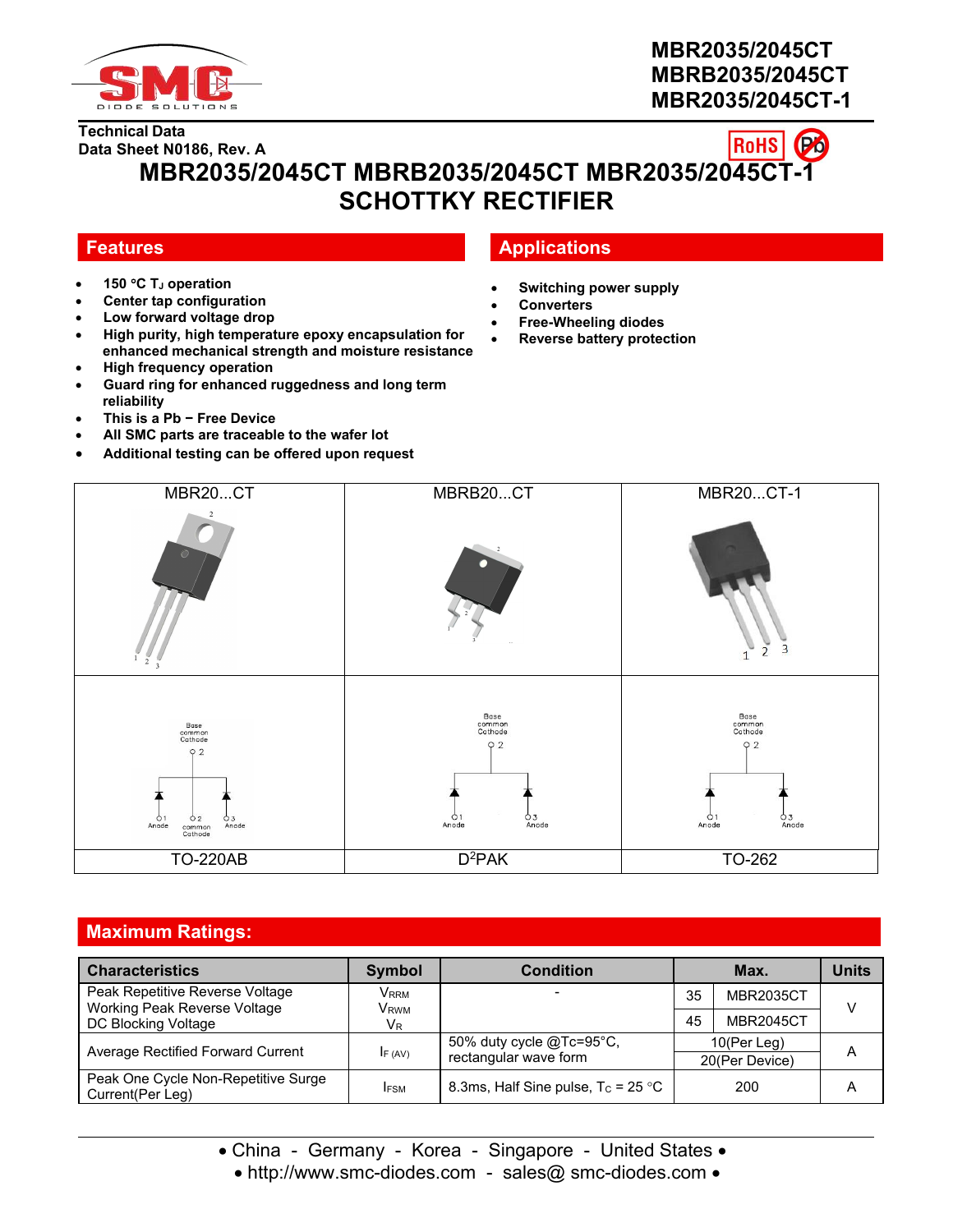

**Technical Data Data Sheet N0186, Rev. A**

# **MBR2035/2045CT MBRB2035/2045CT MBR2035/2045CT-1**



### **Electrical Characteristics:**

| <b>Characteristics</b>                        | Symbol   | <b>Condition</b>                                                         | Typ. | Max.           | <b>Units</b> |
|-----------------------------------------------|----------|--------------------------------------------------------------------------|------|----------------|--------------|
| Forward Voltage Drop                          | $V_{F1}$ | @ 10A, Pulse, $T_J = 25$ °C                                              | 0.57 | 0.70           | V            |
| (Per Leg)*                                    | $V_{F2}$ | @ 10A, Pulse, T <sub>J</sub> = 125 °C                                    | 0.55 | 0.60           | V            |
| <b>Reverse Current</b><br>(Per Leg)*          | $I_{R1}$ | $@V_R$ = rated $V_R$<br>$T_{\rm J}$ = 25 °C                              | 0.03 | 1.0            | mA           |
|                                               | $I_{R2}$ | $@V_R$ = rated $V_R$<br>$T_{\rm J}$ = 125 °C                             | 9    | 15             | mA           |
| Junction Capacitance(Per Leg)                 | $C_T$    | @V <sub>R</sub> = 5V, T <sub>C</sub> = 25 °C<br>$f_{\text{SIG}} = 1$ MHz | 220  | 600            | pF           |
| <b>Typical Series Inductance</b><br>(Per Leg) | Ls       | Measured lead to lead 5 mm from<br>package body                          | 8.0  | $\blacksquare$ | nH           |
| Voltage Rate of Change                        | dv/dt    | $\overline{\phantom{0}}$                                                 | $\,$ | 10,000         | $V/\mu s$    |

\* Pulse width  $<$  300 µs, duty cycle  $<$  2%

# **Thermal-Mechanical Specifications:**

| <b>Characteristics</b>                         | Symbol         | <b>Condition</b>                   | <b>Specification</b> | <b>Units</b> |
|------------------------------------------------|----------------|------------------------------------|----------------------|--------------|
| Junction Temperature                           |                |                                    | $-55$ to $+150$      | °C           |
| Storage Temperature                            | I stq          |                                    | $-55$ to $+150$      | $^{\circ}C$  |
| Typical Thermal Resistance Junction to<br>Case | $R_{\theta$ JC | DC operation                       | 2.0                  | °C/W         |
| Case Stvle                                     |                | TO-220AB D <sup>2</sup> PAK TO-262 |                      |              |

| <b>Device</b> | Package         | Weight | <b>Shipping</b> |
|---------------|-----------------|--------|-----------------|
| MBR20CT       | <b>TO-220AB</b> | 1.8a   | 50pcs / tube    |
| MBRB20CT      | $D^2$ PAK       | 1.85q  | 800pcs / reel   |
| MBR20CT-1     | TO-262          | 1.85q  | 50pcs / tube    |

For information on tape and reel specifications, including part orientation and tape sizes, please refer to our tape and reel packaging specification.

# **Tube Specification Tube Specification(TO-220AB/TO-262)**



• http://www.smc-diodes.com - sales@ smc-diodes.com •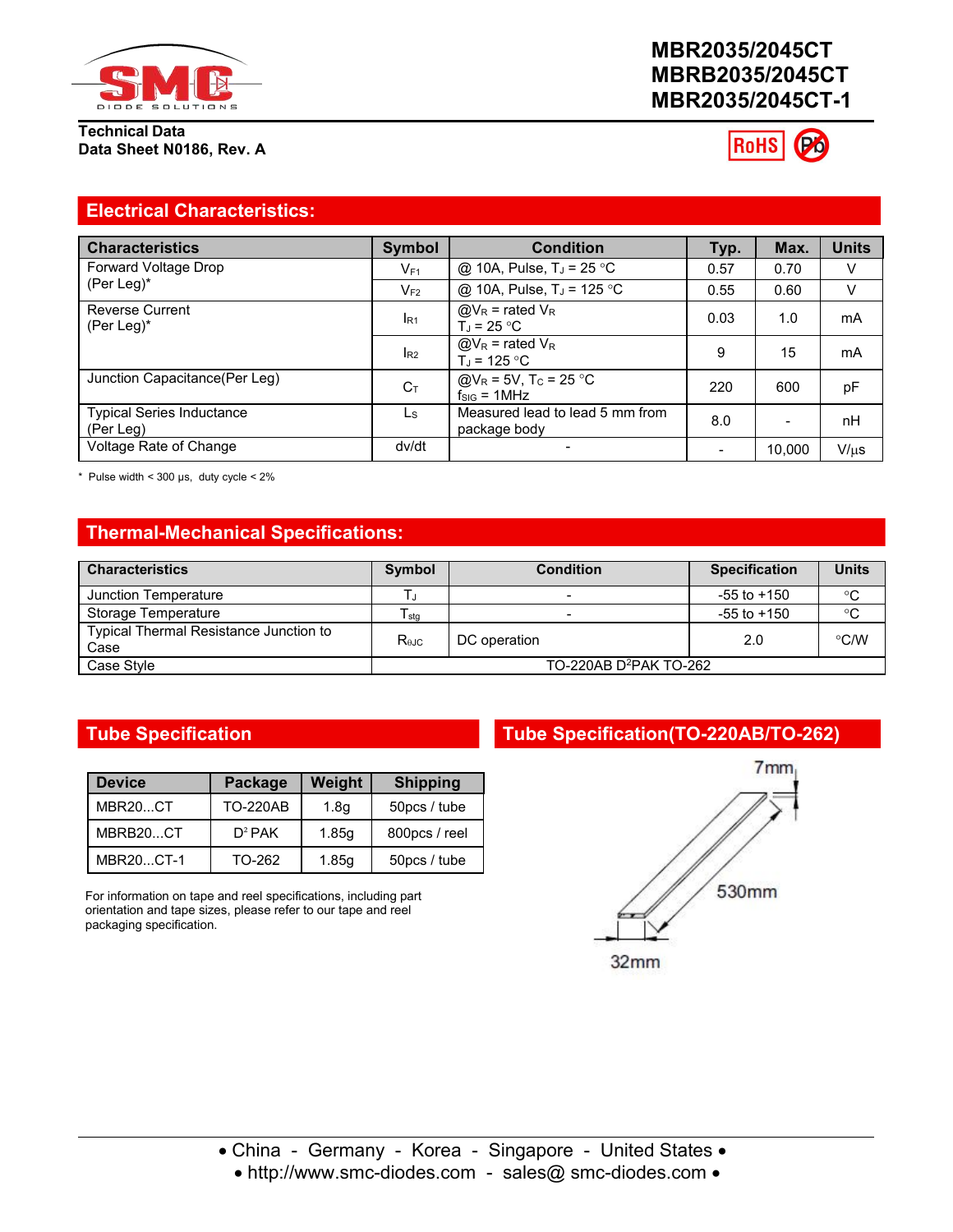

# **MBR2035/2045CT MBRB2035/2045CT MBR2035/2045CT-1**

**Technical Data Data Sheet N0186, Rev. A**

# **RoHS**



### **Fig.1-Typical Junction Capacitance Fig.2-Typical Reverse Characteristics**







• China - Germany - Korea - Singapore - United States • • http://www.smc-diodes.com - sales@ smc-diodes.com •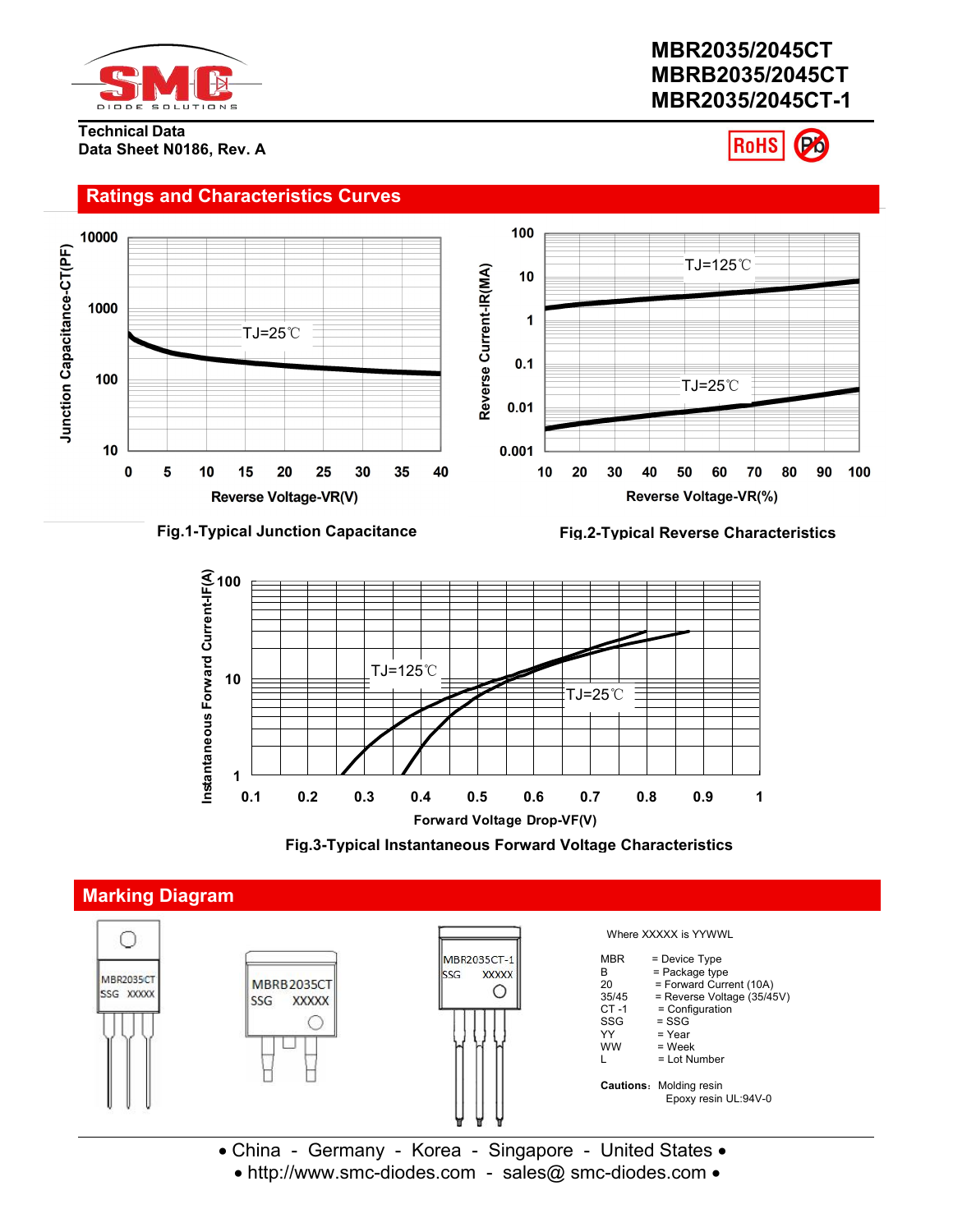

# **MBR2035/2045CT MBRB2035/2045CT MBR2035/2045CT-1**

RoHS Po

### **Technical Data Data Sheet N0186, Rev. A**

# **Carrier Tape Specification D<sup>2</sup>PAK**



|                | <b>Millimeters</b> |       |  |
|----------------|--------------------|-------|--|
| Symbol         | Min.               | Max.  |  |
| A              | 10.70              | 10.90 |  |
| B              | 16.03              | 16.23 |  |
| C              | 5.11               | 5.31  |  |
| d              | 1.45               | 1.65  |  |
| E              | 1.65               | 1.85  |  |
| F              | 11.40              | 11.60 |  |
| P <sub>0</sub> | 4.10<br>3.90       |       |  |
| P              | 16.10<br>15.90     |       |  |
| P <sub>1</sub> | 1.90               | 2.10  |  |
| W              | 23.90              | 24.30 |  |

# **Mechanical Dimensions TO-220AB**







| <b>Symbol</b>  | <b>Dimensions in</b><br>millimeters |                |       |
|----------------|-------------------------------------|----------------|-------|
|                | Min                                 | <b>Typical</b> | Max   |
| A              | 3.56                                |                | 4.83  |
| A <sub>1</sub> | 0.51                                |                | 1.40  |
| A2             | 2.03                                |                | 2.92  |
| b              | 0.38                                |                | 1.02  |
| b <sub>1</sub> | 1.14                                | -              | 1.78  |
| c              | 0.31                                |                | 0.61  |
| D              | 14.22                               |                | 16.51 |
| D <sub>1</sub> | 8.38                                |                | 9.42  |
| E              | 9.65                                |                | 10.67 |
| e              |                                     | 2.54           |       |
| e <sub>1</sub> |                                     | 5.08           |       |
| H1             | 5.84                                |                | 6.86  |
|                | 12.70                               |                | 14.73 |
| L1             |                                     |                | 6.35  |
| ФΡ             |                                     | 3.56           |       |
| Q              | 2.54                                |                | 3.43  |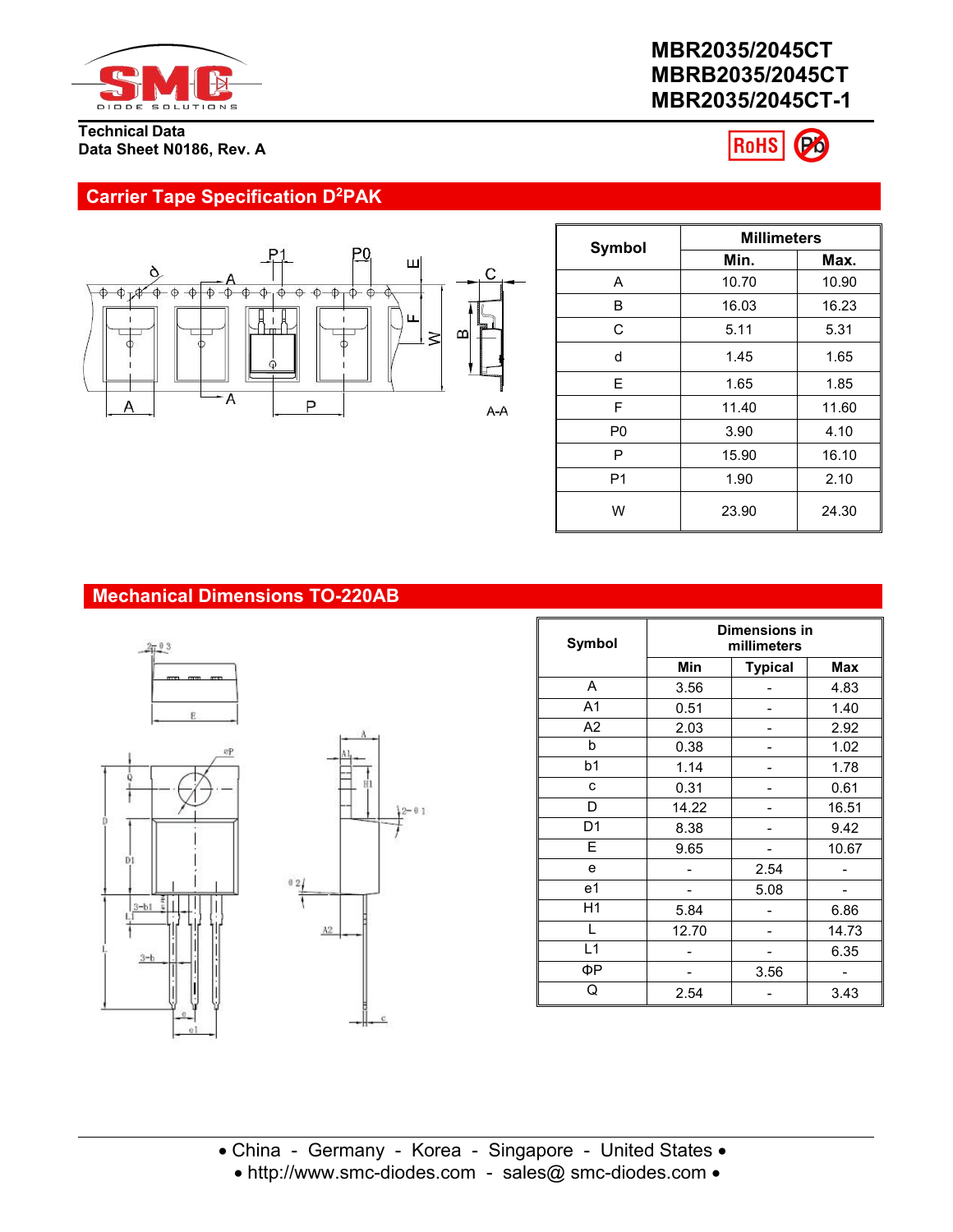

#### **Technical Data Data Sheet N0186, Rev. A**

# **MBR2035/2045CT MBRB2035/2045CT MBR2035/2045CT-1**



Dimensions in millimeters

# **Mechanical Dimensions D<sup>2</sup>PAK**



|                | Min.     | Max.        |
|----------------|----------|-------------|
| Α              | 4.06     | 4.83        |
| A <sub>1</sub> | 0        | 0.26        |
| b              | 0.51     | 0.99        |
| b <sub>1</sub> | 1.14     | 1.78        |
| c              | 0.31     | 0.74        |
| c1             | 1.14     | 1.65        |
| D              | 8.38     | 8.65        |
| D <sub>1</sub> | 6.86     |             |
| E1             | 6.22     |             |
| E <sub>2</sub> | 9.65     | 10.67       |
| e              | 2.54BSC  |             |
| Н              | 14.60    | 15.88       |
|                | 1.78     | 2.80        |
| L1             |          | 1.68        |
| L2             |          | 1.78        |
| L <sub>3</sub> | 0.255BSC |             |
| Θ              | 0        | $8^{\circ}$ |

Symbol



## **Mechanical Dimensions TO-262**



|                | <b>Millimeters</b> |                |           |  |
|----------------|--------------------|----------------|-----------|--|
| <b>Symbol</b>  | Min.               | <b>Typical</b> | Max.      |  |
| A              | 4.55               | 4.70           | 4.85      |  |
| A1             | 0                  | 0.10           | 0.25      |  |
| A <sub>2</sub> | 2.59               | 2.69           | 2.89      |  |
| b              | 0.71               | 0.81           | 0.96      |  |
| b1             |                    | 1.27           |           |  |
| c              | 0.36               | 0.38           | 0.61      |  |
| c <sub>1</sub> | 1.17               | 1.27           | 1.37      |  |
| D              | 8.55               | 8.70           | 8.85      |  |
| D <sub>1</sub> | 6.40               |                |           |  |
| Е              | 10.01              | 10.16          | 10.31     |  |
| E1             | 7.6                |                |           |  |
| E <sub>2</sub> | 9.98               | 10.08          | 10.18     |  |
| е              |                    | 2.54           |           |  |
| н              | 14.6               | 15.1           | 15.6      |  |
| L              | 2.00               | 2.30           | 2.70      |  |
| L1             | 1.17               | 1.27           | 1.40      |  |
| L2             |                    |                | 2.20      |  |
| L3             |                    | 0.25BSC        |           |  |
| е              | 0                  |                | $8^\circ$ |  |
| e1             |                    | $5^\circ$      |           |  |
| e2             |                    | 4°             |           |  |
| e3             |                    | 4°             |           |  |

China - Germany - Korea - Singapore - United States

• http://www.smc-diodes.com - sales@ smc-diodes.com •